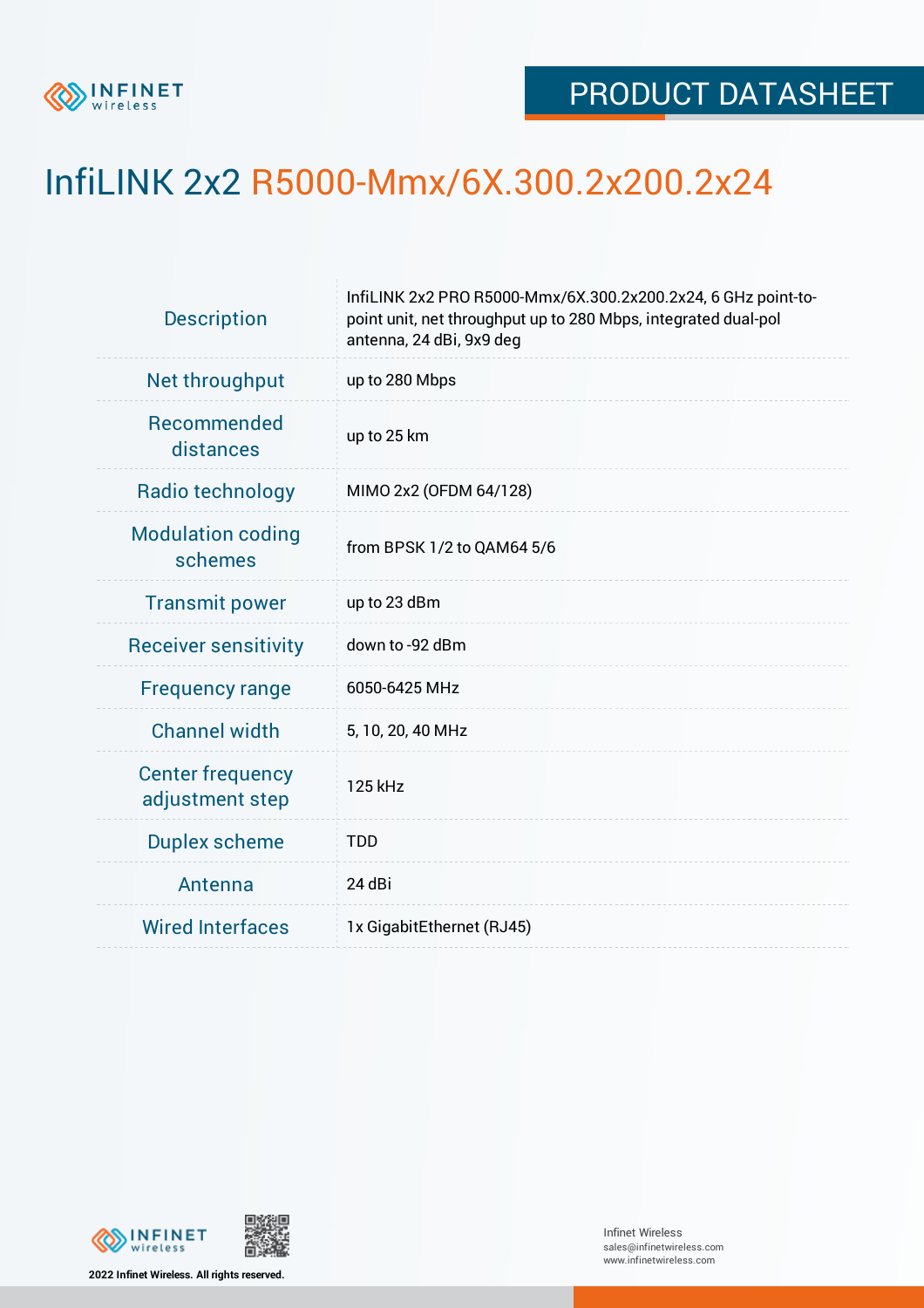

## PRODUCT DATASHEET

## InfiLINK 2x2 R5000-Mmx/6X.300.2x200.2x24

| Consumption                | up to 20 W                                                                                                                                                                                                                                                                                                                 |                            |                       |                          |              |                 |  |  |
|----------------------------|----------------------------------------------------------------------------------------------------------------------------------------------------------------------------------------------------------------------------------------------------------------------------------------------------------------------------|----------------------------|-----------------------|--------------------------|--------------|-----------------|--|--|
| <b>Power options</b>       | 110-240 VAC @ 50/60 Hz, ±4356 VDC                                                                                                                                                                                                                                                                                          |                            |                       |                          |              |                 |  |  |
| <b>Outdoor Unit (ODU)</b>  | 305 x 305 x 68 mm, 2.5 kg                                                                                                                                                                                                                                                                                                  |                            |                       |                          |              |                 |  |  |
|                            |                                                                                                                                                                                                                                                                                                                            |                            |                       |                          |              |                 |  |  |
| <b>Part Number Options</b> | Prefix<br>R5000-<br>Mmx                                                                                                                                                                                                                                                                                                    | Freq.<br><b>Band</b><br>6X | <b>Bitrate</b><br>300 | Output<br>Power<br>2x200 | Ant.<br>2x24 | Capacity<br>300 |  |  |
| <b>Part Number Example</b> | R5000-Mmx/6X.300.2x200.2x24                                                                                                                                                                                                                                                                                                |                            |                       |                          |              |                 |  |  |
| <b>Packing List</b>        | - Outdoor unit R5000-Mmx/6X.300.2x200.2x24 - 1 pcs.<br>- Power Supply IDU-BS-G - 1 pcs.<br>- Power Cord - 1 pcs.<br>- Connector - 1 pcs.<br>- Standard RJ-45 connector - 1 pcs.<br>- Shielded RJ-45 connector - 1 pcs.<br>- RJ-45 Plug Cap - 1 pcs.<br>- MONT-KIT-85 Mounting kit - 1 pcs.<br>- Quick Start Guide - 1 pcs. |                            |                       |                          |              |                 |  |  |



**2022 Infinet Wireless. All rights reserved.**

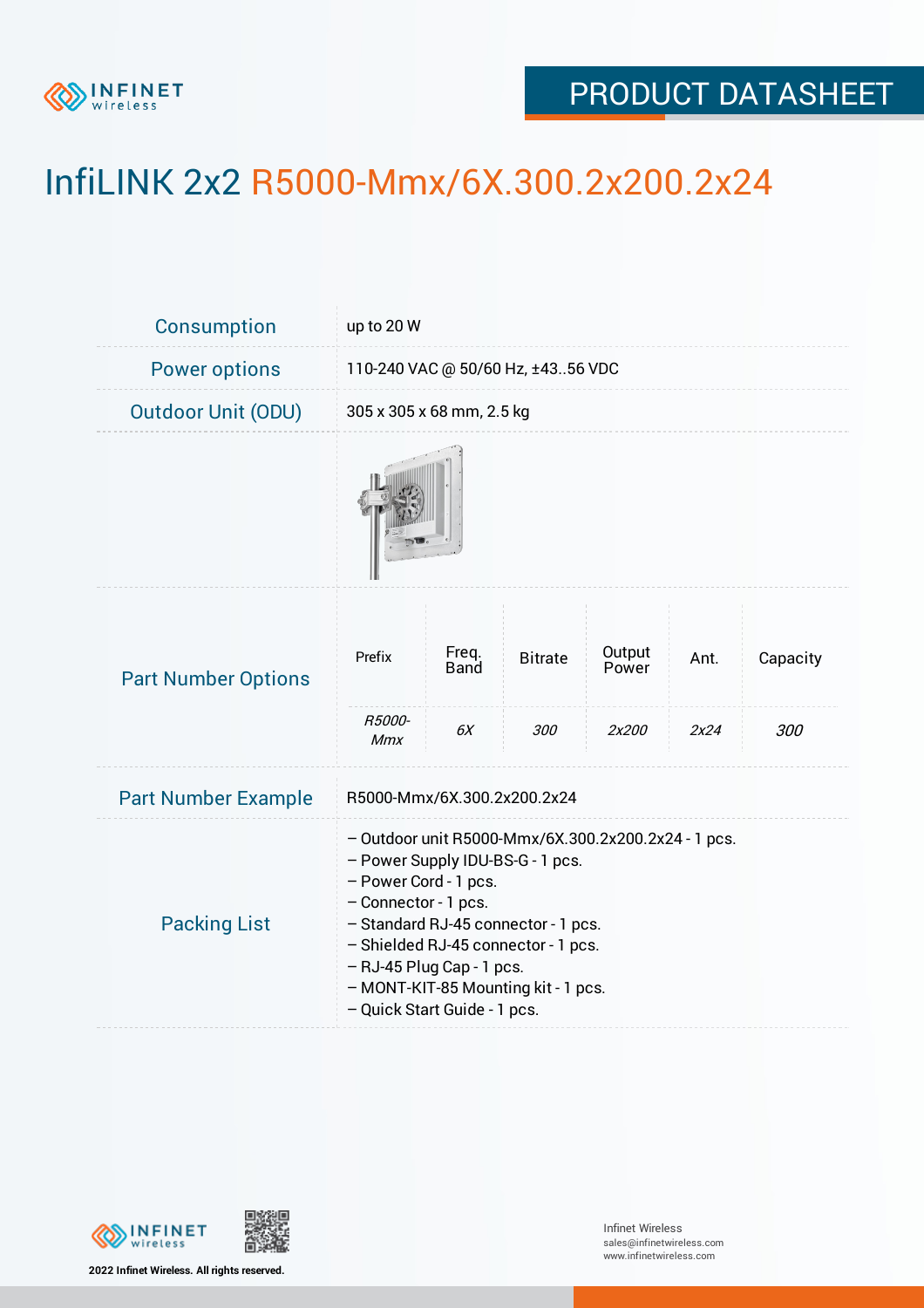

## PRODUCT DATASHEET

# InfiLINK 2x2 R5000-Mmx/6X.300.2x200.2x24

### Features

#### **RADIO**

- **Voice/RTP Aware Superpacketing**
- **DFS**
- **Automatic Bitrate Control** Þ
- Þ **Automatic Transmit Power Control**
- ь **TDD synchronization using AUX-ODU-SYNC (excluding Smn/Lmn)**
- **Spectrum Analyzer mode** ۰
- **Channel testing tools** ١

#### **NETWORKING**

- **Ethernet-over-IP and IP-over-IP tunneling**
- **ARP protocol support** ٠
- ۱ **MAC/IP filtering**
- Þ **Full-fledged 2nd layer switch**
- Þ **RIPv2 / OSPFv2 /static routing**
- **L2/L3 Firewall** Þ
- **NAT (multipool, H.323-aware)** Þ
- Þ **DHCP client/server/relay**

#### **MANAGEMENT FEATURES**

- **Various Management Protocols: HTTP, HTTPS, Telnet, SSH, SNMP v1/2c/3 (MIB-II and proprietary MIBs)**
- **Graphical User Interface**
- **LED Indication: power status, wireless and wired link status, signal level**
- **Antenna alignment tool**
- ٠ **Automatic software update**
- **Online monitoring with proprietary EMS InfiMONITOR.**

#### **QUALITY-OF-SERVICE**

- **17 priority queues**
- **IEEE 802.1p support**
- **IP TOS / DiffServ support**
- ٠ **Full voice support**
- **Traffic limiting (absolute, relative, mixed)** ٠
- **Traffic redirection**